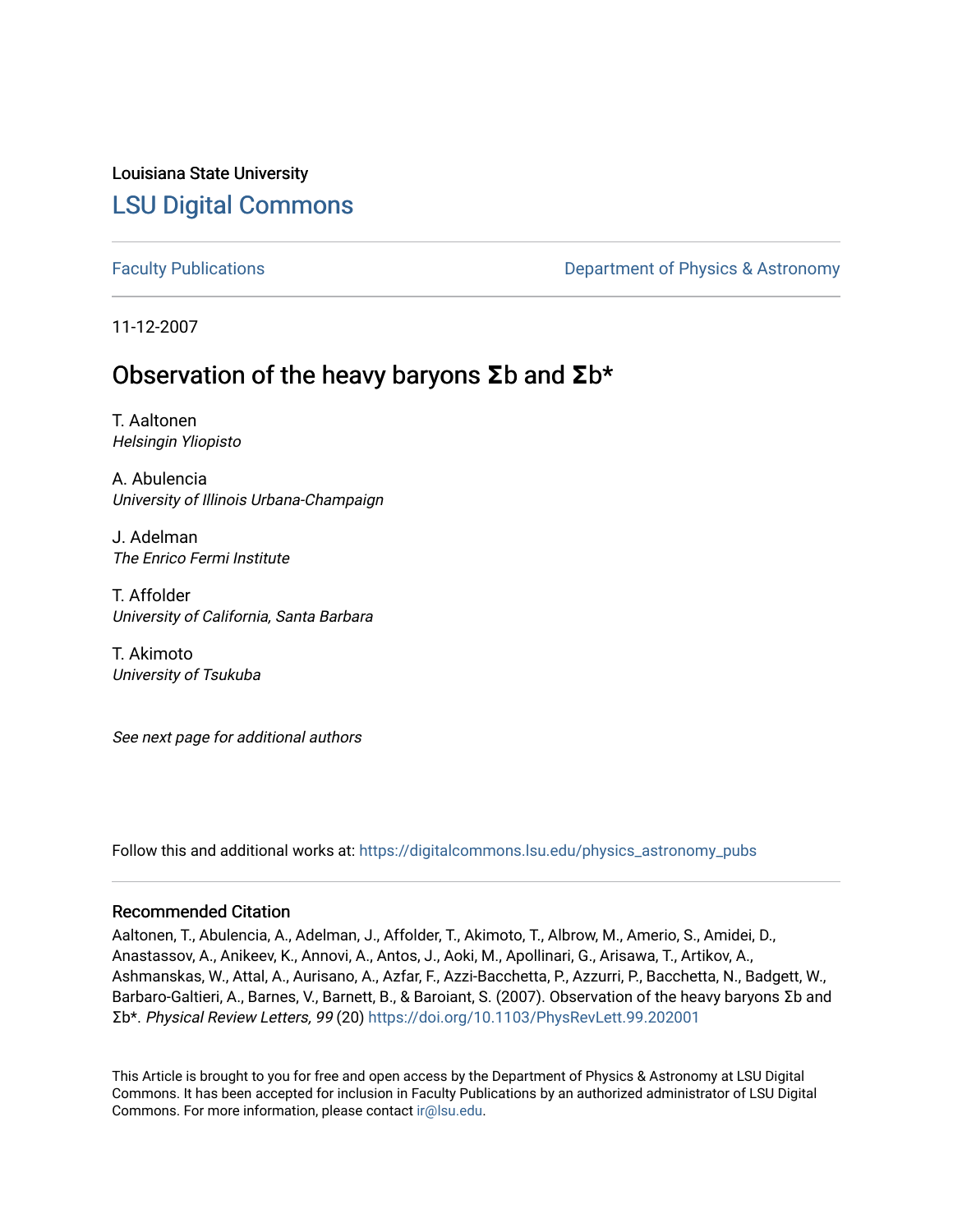### Authors

T. Aaltonen, A. Abulencia, J. Adelman, T. Affolder, T. Akimoto, M. G. Albrow, S. Amerio, D. Amidei, A. Anastassov, K. Anikeev, A. Annovi, J. Antos, M. Aoki, G. Apollinari, T. Arisawa, A. Artikov, W. Ashmanskas, A. Attal, A. Aurisano, F. Azfar, P. Azzi-Bacchetta, P. Azzurri, N. Bacchetta, W. Badgett, A. Barbaro-Galtieri, V. E. Barnes, B. A. Barnett, and S. Baroiant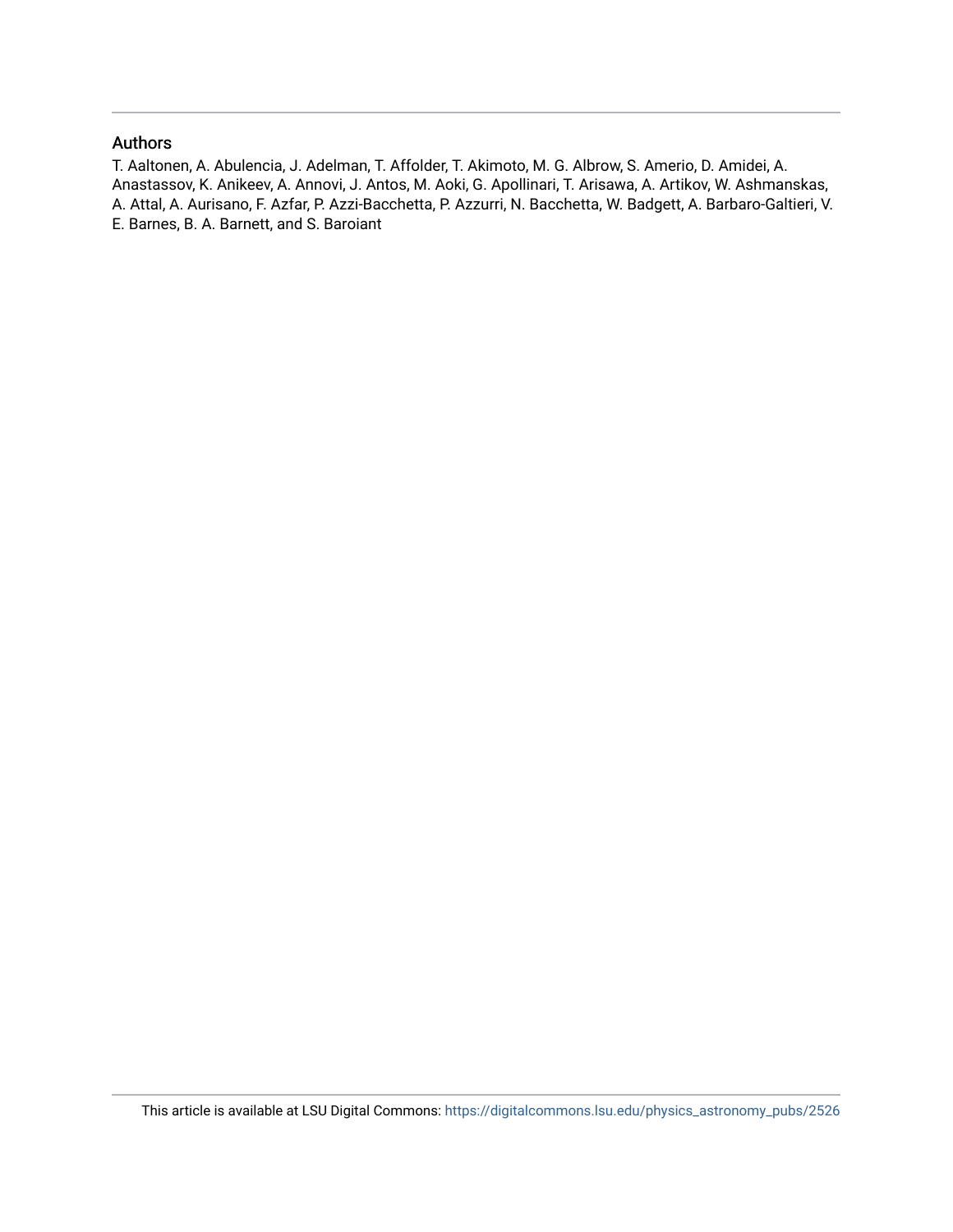## Observation of the Heavy Baryons  $\Sigma_b$  and  $\Sigma_b^*$

<span id="page-2-9"></span><span id="page-2-8"></span><span id="page-2-7"></span><span id="page-2-6"></span><span id="page-2-5"></span><span id="page-2-4"></span><span id="page-2-3"></span><span id="page-2-2"></span><span id="page-2-1"></span><span id="page-2-0"></span>T. Aaltonen,<sup>23</sup> A. Abulencia,<sup>24</sup> J. Adelman,<sup>13</sup> T. Affolder,<sup>10</sup> T. Akimoto,<sup>55</sup> M. G. Albrow,<sup>17</sup> S. Amerio,<sup>43</sup> D. Amidei,<sup>35</sup> A. Anastassov,<sup>52</sup> K. Anikeev,<sup>17</sup> A. Annovi,<sup>19</sup> J. Antos,<sup>14</sup> M. Aoki,<sup>55</sup> G. Apollinari,<sup>17</sup> T. Arisawa,<sup>57</sup> A. Artikov,<sup>15</sup> W. Ashmanskas,<sup>17</sup> A. Attal,<sup>3</sup> A. Aurisano,<sup>53</sup> F. Azfar,<sup>42</sup> P. Azzi-Bacchetta,<sup>43</sup> P. Azzurri,<sup>46</sup> N. Bacchetta,<sup>43</sup> W. Badgett,<sup>17</sup> A. Barbaro-Galtieri,<sup>29</sup> V. E. Barnes,<sup>48</sup> B. A. Barnett,<sup>25</sup> S. Baroiant,<sup>7</sup> V. Bartsch,<sup>31</sup> G. Bauer,<sup>33</sup> P.-H. Beauchemin,<sup>34</sup> F. Bedeschi,<sup>46</sup> S. Behari,<sup>25</sup> G. Bellettini,<sup>46</sup> J. Bellinger,<sup>59</sup> A. Belloni,<sup>33</sup> D. Benjamin,<sup>16</sup> A. Beretvas,<sup>17</sup> J. Beringer,<sup>29</sup> T. Berry,<sup>30</sup> A. Bhatti,<sup>50</sup> M. Binkley,<sup>17</sup> D. Bisello,<sup>43</sup> I. Bizjak,<sup>31</sup> R. E. Blair,<sup>2</sup> C. Blocker,<sup>6</sup> B. Blumenfeld,<sup>25</sup> A. Bocci,<sup>16</sup> A. Bodek,<sup>49</sup> V. Boisvert,<sup>49</sup> G. Bolla,<sup>48</sup> A. Bolshov,<sup>33</sup> D. Bortoletto,<sup>48</sup> J. Boudreau,<sup>47</sup> A. Boveia,<sup>10</sup> B. Brau,<sup>10</sup> L. Brigliadori,<sup>5</sup> C. Bromberg,<sup>36</sup> E. Brubaker,<sup>13</sup> J. Budagov,<sup>15</sup> H. S. Budd,<sup>49</sup> S. Budd,<sup>24</sup> K. Burkett,<sup>17</sup> G. Busetto,<sup>43</sup> P. Bussey,<sup>21</sup> A. Buzatu,<sup>34</sup> K. L. Byrum,<sup>2</sup> S. Cabrera,<sup>16,[q](#page-8-0)</sup> M. Campanelli,<sup>20</sup> M. Campbell,<sup>35</sup> F. Canelli,<sup>17</sup> A. Canepa,<sup>45</sup> S. Carillo,<sup>18[,i](#page-8-1)</sup> D. Carlsmith,<sup>59</sup> R. Carosi,<sup>46</sup> S. Carron,<sup>34</sup> B. Casal,<sup>11</sup> M. Casarsa,<sup>54</sup> A. Castro,<sup>5</sup> P. Catastini,<sup>46</sup> D. Cauz,<sup>54</sup> M. Cavalli-Sforza,<sup>3</sup> A. Cerri,<sup>29</sup> L. Cerrito,<sup>31,[m](#page-8-2)</sup> S. H. Chang,<sup>28</sup> Y. C. Chen,<sup>1</sup> M. Chertok,<sup>7</sup> G. Chiarelli,<sup>46</sup> G. Chlachidze,<sup>17</sup> F. Chlebana,<sup>17</sup> I. Cho,<sup>28</sup> K. Cho,<sup>28</sup> D. Chokheli,<sup>15</sup> J. P. Chou,<sup>22</sup> G. Choudalakis,<sup>33</sup> S. H. Chuang,<sup>52</sup> K. Chung,<sup>12</sup> W. H. Chung,<sup>59</sup> Y. S. Chung,<sup>49</sup> M. Cilijak,<sup>46</sup> C. I. Ciobanu,<sup>24</sup> M. A. Ciocci,<sup>46</sup> A. Clark,<sup>20</sup> D. Clark,<sup>6</sup> M. Coca,<sup>16</sup> G. Compostella,<sup>43</sup> M. E. Convery,<sup>50</sup> J. Conway,<sup>7</sup> B. Cooper,<sup>31</sup> K. Copic,<sup>35</sup> M. Cordelli,<sup>19</sup> G. Cortiana,<sup>43</sup> F. Crescioli,<sup>46</sup> C. Cuenca Almenar,<sup>7[,q](#page-8-0)</sup> J. Cuevas,<sup>11,1</sup> R. Cu[l](#page-8-3)bertson,<sup>17</sup> J.C. Cully,<sup>35</sup> S. DaRonco,<sup>43</sup> M. Datta,<sup>17</sup> S. D'Auria,<sup>21</sup> T. Davies,<sup>21</sup> D. Dagenhart,<sup>17</sup> P. de Barbaro,<sup>49</sup> S. De Cecco,<sup>51</sup> A. Deisher,<sup>29</sup> G. De Lentdecker,<sup>49[,c](#page-8-4)</sup> G. De Lorenzo,<sup>3</sup> M. Dell'Orso,<sup>46</sup> F. Delli Paoli,<sup>43</sup> L. Demortier,<sup>50</sup> J. Deng,<sup>16</sup> M. Deninno,<sup>5</sup> D. De Pedis,<sup>51</sup> P. F. Derwent,<sup>17</sup> G. P. Di Giovanni,<sup>44</sup> C. Dionisi,<sup>51</sup> B. Di Ruzza,<sup>54</sup> J. R. Dittmann,<sup>4</sup> M. D'Onofrio,<sup>3</sup> C. Dörr,<sup>26</sup> S. Donati,<sup>46</sup> P. Dong,<sup>8</sup> J. Donini,<sup>43</sup> T. Dorigo,<sup>43</sup> S. Dube,<sup>52</sup> J. Efron,<sup>39</sup> R. Erbacher,<sup>7</sup> D. Errede,<sup>24</sup> S. Errede,<sup>24</sup> R. Eusebi,<sup>17</sup> H. C. Fang,<sup>29</sup> S. Farrington,<sup>30</sup> I. Fedorko,<sup>46</sup> W. T. Fedorko,<sup>13</sup> R. G. Feild,<sup>60</sup> M. Feindt,<sup>26</sup> J. P. Fernandez,<sup>32</sup> R. Field,<sup>18</sup> G. Flanagan,<sup>48</sup> R. Forrest,<sup>7</sup> S. Forrester,<sup>7</sup> M. Franklin,<sup>22</sup> J. C. Freeman,<sup>29</sup> I. Furic,<sup>13</sup> M. Gallinaro,<sup>50</sup> J. Galyardt,<sup>12</sup> J. E. Garcia,<sup>46</sup> F. Garberson,<sup>10</sup> A. F. Garfinkel,<sup>48</sup> C. Gay,<sup>60</sup> H. Gerberich,<sup>24</sup> D. Gerdes,<sup>35</sup> S. Giagu,<sup>51</sup> P. Giannetti,<sup>46</sup> K. Gibson,<sup>47</sup> J.L. Gimmell,<sup>49</sup> C. Ginsburg,<sup>17</sup> N. Giokaris,<sup>15[,a](#page-8-5)</sup> M. Giordani,<sup>54</sup> P. Giromini,<sup>19</sup> M. Giunta,<sup>46</sup> G. Giurgiu,<sup>25</sup> V. Glagolev,<sup>15</sup> D. Glenzinski,<sup>17</sup> M. Gold,<sup>37</sup> N. Goldschmidt,<sup>18</sup> J. Goldstein,<sup>42[,b](#page-8-6)</sup> A. Golossanov,<sup>17</sup> G. Gomez,<sup>11</sup> G. Gomez-Ceballos,<sup>33</sup> M. Goncharov,<sup>53</sup> O. González,<sup>32</sup> I. Gorelov,<sup>37</sup> A. T. Goshaw, <sup>16</sup> K. Goulianos, <sup>50</sup> A. Gresele, <sup>43</sup> S. Grinstein, <sup>22</sup> C. Grosso-Pilcher, <sup>13</sup> R. C. Group, <sup>17</sup> U. Grundler, <sup>24</sup> J. Guimaraes da Costa,<sup>22</sup> Z. Gunay-Unalan,<sup>36</sup> C. Haber,<sup>29</sup> K. Hahn,<sup>33</sup> S. R. Hahn,<sup>17</sup> E. Halkiadakis,<sup>52</sup> A. Hamilton,<sup>20</sup> B.-Y. Han,<sup>49</sup> J. Y. Han,<sup>49</sup> R. Handler,<sup>59</sup> F. Happacher,<sup>19</sup> K. Hara,<sup>55</sup> D. Hare,<sup>52</sup> M. Hare,<sup>56</sup> S. Harper,<sup>42</sup> R. F. Harr,<sup>58</sup> R. M. Harris,<sup>17</sup> M. Hartz,<sup>47</sup> K. Hatakeyama,<sup>50</sup> J. Hauser,<sup>8</sup> C. Hays,<sup>42</sup> M. Heck,<sup>26</sup> A. Heijboer,<sup>45</sup> B. Heinemann,<sup>29</sup> J. Heinrich,<sup>45</sup> C. Henderson,<sup>33</sup> M. Herndon,<sup>59</sup> J. Heuser,<sup>26</sup> D. Hidas,<sup>16</sup> C. S. Hill,<sup>10,[b](#page-8-6)</sup> D. Hirschbuehl,<sup>26</sup> A. Hocker,<sup>17</sup> A. Holloway,<sup>22</sup> S. Hou,<sup>1</sup> M. Houlden,<sup>30</sup> S.-C. Hsu,<sup>9</sup> B. T. Huffman,<sup>42</sup> R. E. Hughes,<sup>39</sup> U. Husemann,<sup>60</sup> J. Huston,<sup>36</sup> J. Incandela,  $^{10}$  G. Introzzi,  $^{46}$  M. Iori,  $^{51}$  A. Ivanov,  $^{7}$  B. Iyutin,  $^{33}$  E. James,  $^{17}$  D. Jang,  $^{52}$  B. Jayatilaka,  $^{16}$  D. Jeans,  $^{51}$ E. J. Jeon,<sup>28</sup> S. Jindariani,<sup>18</sup> W. Johnson,<sup>7</sup> M. Jones,<sup>48</sup> K. K. Joo,<sup>28</sup> S. Y. Jun,<sup>12</sup> J. E. Jung,<sup>28</sup> T. R. Junk,<sup>24</sup> T. Kamon,<sup>53</sup> P. E. Karchin,<sup>58</sup> Y. Kato,<sup>41</sup> Y. Kemp,<sup>26</sup> R. Kephart,<sup>17</sup> U. Kerzel,<sup>26</sup> V. Khotilovich,<sup>53</sup> B. Kilminster,<sup>39</sup> D. H. Kim,<sup>28</sup> H. S. Kim,<sup>28</sup> J. E. Kim,<sup>28</sup> M. J. Kim,<sup>17</sup> S. B. Kim,<sup>28</sup> S. H. Kim,<sup>55</sup> Y. K. Kim,<sup>13</sup> N. Kimura,<sup>55</sup> L. Kirsch,<sup>6</sup> S. Klimenko,<sup>18</sup> M. Klute,<sup>33</sup> B. Knuteson,<sup>33</sup> B. R. Ko,<sup>16</sup> K. Kondo,<sup>57</sup> D. J. Kong,<sup>28</sup> J. Konigsberg,<sup>18</sup> A. Korytov,<sup>18</sup> A. V. Kotwal,<sup>16</sup> A. C. Kraan,<sup>45</sup> J. Kraus,<sup>24</sup> M. Kreps,<sup>26</sup> J. Kroll,<sup>45</sup> N. Krumnack,<sup>4</sup> M. Kruse,<sup>16</sup> V. Krutelyov,<sup>10</sup> T. Kubo,<sup>55</sup> S. E. Kuhlmann,<sup>2</sup> T. Kuhr,<sup>26</sup> N. P. Kulkarni,<sup>58</sup> Y. Kusakabe,<sup>57</sup> S. Kwang,<sup>13</sup> A. T. Laasanen,<sup>48</sup> S. Lai,<sup>34</sup> S. Lami,<sup>46</sup> S. Lammel,<sup>17</sup> M. Lancaster,<sup>31</sup> R. L. Lander,<sup>7</sup> K. Lannon,<sup>39</sup> A. Lath,<sup>52</sup> G. Latino,<sup>46</sup> I. Lazzizzera,<sup>43</sup> T. LeCompte,<sup>2</sup> J. Lee,<sup>49</sup> J. Lee,<sup>28</sup> Y. J. Lee,<sup>28</sup> S. W. Lee,<sup>53,[o](#page-8-7)</sup> R. Lefèvre,<sup>20</sup> N. Leonardo,<sup>33</sup> S. Leone,<sup>46</sup> S. Levy,<sup>13</sup> J. D. Lewis,<sup>17</sup> C. Lin,<sup>60</sup> C. S. Lin,<sup>17</sup> M. Lindgren, <sup>17</sup> E. Lipeles, <sup>9</sup> A. Lister, <sup>7</sup> D. O. Litvintsev, <sup>17</sup> T. Liu, <sup>17</sup> N. S. Lockyer, <sup>45</sup> A. Loginov, <sup>60</sup> M. Loreti, <sup>43</sup> R.-S. Lu, <sup>1</sup> D. Lucchesi,<sup>43</sup> P. Lujan,<sup>29</sup> P. Lukens,<sup>17</sup> G. Lungu,<sup>18</sup> L. Lyons,<sup>42</sup> J. Lys,<sup>29</sup> R. Lysak,<sup>14</sup> E. Lytken,<sup>48</sup> P. Mack,<sup>26</sup> D. MacQueen,<sup>34</sup> R. Madrak,<sup>17</sup> K. Maeshima,<sup>17</sup> K. Makhoul,<sup>33</sup> T. Maki,<sup>23</sup> P. Maksimovic,<sup>25</sup> S. Malde,<sup>42</sup> S. Malik,<sup>31</sup> G. Manca,<sup>30</sup> A. Manousakis,<sup>15[,a](#page-8-5)</sup> F. Margaroli,<sup>5</sup> R. Marginean,<sup>17</sup> C. Marino,<sup>26</sup> C.P. Marino,<sup>24</sup> A. Martin,<sup>60</sup> M. Martin,<sup>25</sup> V. Martin,<sup>21[,g](#page-8-8)</sup> M. Martínez,<sup>3</sup> R. Martínez-Ballarín,<sup>32</sup> T. Maruyama,<sup>55</sup> P. Mastrandrea,<sup>51</sup> T. Masubuchi,<sup>55</sup> H. Matsunaga,<sup>55</sup> M. E. Mattson,<sup>58</sup> R. Mazini,<sup>34</sup> P. Mazzanti,<sup>5</sup> K. S. McFarland,<sup>49</sup> P. McIntyre,<sup>53</sup> R. McNulty,<sup>30[,f](#page-8-9)</sup> A. Mehta,<sup>30</sup> P. Mehtala,<sup>23</sup> S. Menzemer, <sup>11[,h](#page-8-10)</sup> A. Menzione, <sup>46</sup> P. Merkel, <sup>48</sup> C. Mesropian, <sup>50</sup> A. Messina, <sup>36</sup> T. Miao, <sup>17</sup> N. Miladinovic, <sup>6</sup> J. Miles, <sup>33</sup> R. Miller,<sup>36</sup> C. Mills,<sup>10</sup> M. Milnik,<sup>26</sup> A. Mitra,<sup>1</sup> G. Mitselmakher,<sup>18</sup> A. Miyamoto,<sup>27</sup> S. Moed,<sup>20</sup> N. Moggi,<sup>5</sup> B. Mohr,<sup>8</sup> C. S. Moon,<sup>28</sup> R. Moore,<sup>17</sup> M. Morello,<sup>46</sup> P. Movilla Fernandez,<sup>29</sup> J. Mülmenstädt,<sup>29</sup> A. Mukherjee,<sup>17</sup> Th. Muller,<sup>26</sup>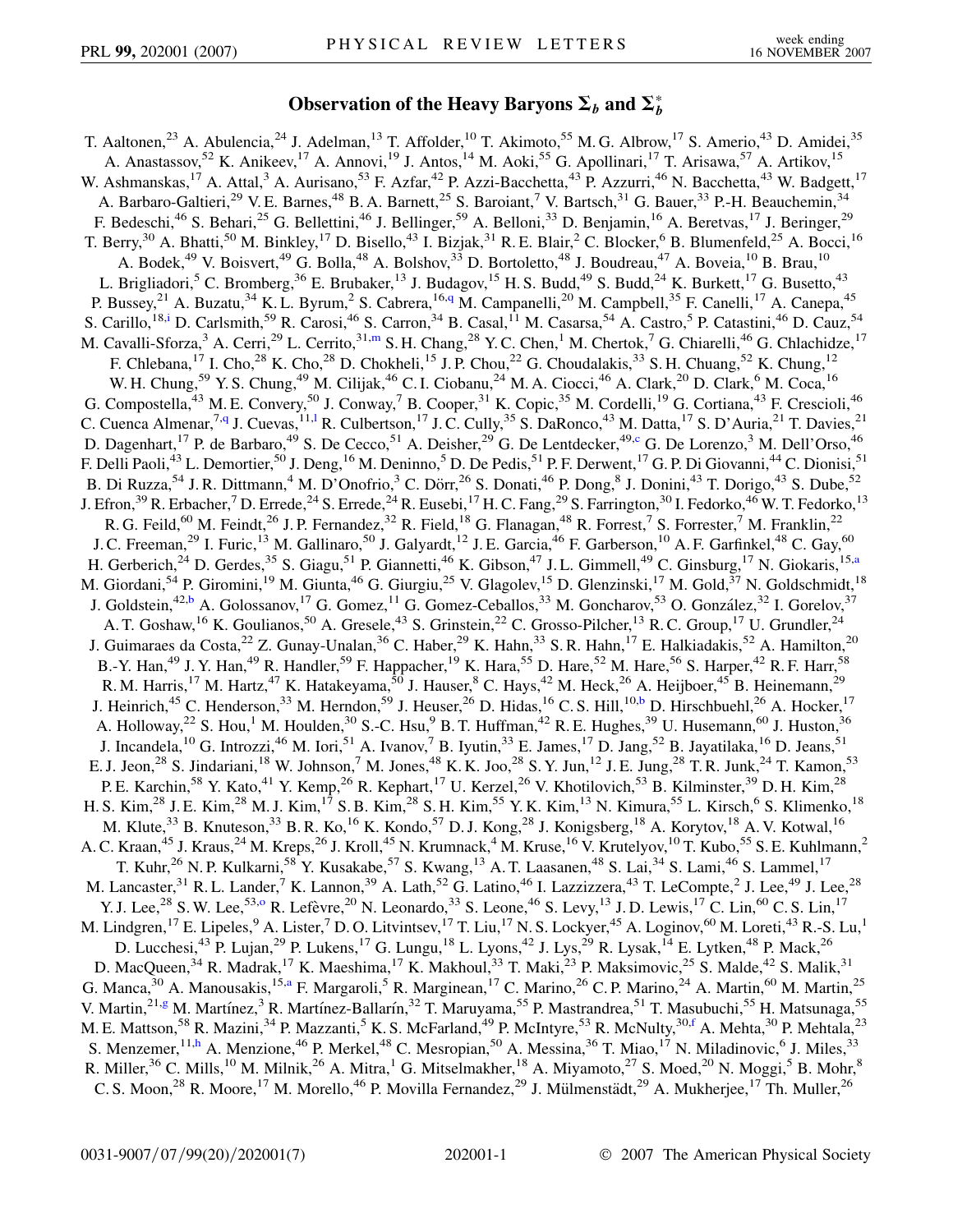<span id="page-3-4"></span><span id="page-3-3"></span><span id="page-3-1"></span>R. Mumford,<sup>25</sup> P. Murat,<sup>17</sup> M. Mussini,<sup>5</sup> J. Nachtman,<sup>17</sup> A. Nagano,<sup>55</sup> J. Naganoma,<sup>57</sup> K. Nakamura,<sup>55</sup> I. Nakano,<sup>40</sup> A. Napier,<sup>56</sup> V. Necula,<sup>16</sup> C. Neu,<sup>45</sup> M. S. Neubauer,<sup>9</sup> J. Nielse[n](#page-8-11),<sup>29,n</sup> L. Nodulman,<sup>2</sup> O. Norniella,<sup>3</sup> E. Nurse,<sup>31</sup> S. H. Oh,<sup>16</sup> Y. D. Oh,<sup>28</sup> I. Oksuzian,<sup>18</sup> T. Okusawa,<sup>41</sup> R. Oldeman,<sup>30</sup> R. Orava,<sup>23</sup> K. Osterberg,<sup>23</sup> C. Pagliarone,<sup>46</sup> E. Palencia,<sup>11</sup> V. Papadimitriou,<sup>17</sup> A. Papaikonomou,<sup>26</sup> A. A. Paramonov,<sup>13</sup> B. Parks,<sup>39</sup> S. Pashapour,<sup>34</sup> J. Patrick,<sup>17</sup> G. Pauletta,<sup>54</sup> M. Paulini,  $^{12}$  C. Paus,  $^{33}$  D. E. Pellett,  $^7$  A. Penzo,  $^{54}$  T. J. Phillips,  $^{16}$  G. Piacentino,  $^{46}$  J. Piedra,  $^{44}$  L. Pinera,  $^{18}$  K. Pitts,  $^{24}$ C. Plager, <sup>8</sup> L. Pondrom, <sup>59</sup> X. Portell, <sup>3</sup> O. Poukhov, <sup>15</sup> N. Pounder, <sup>42</sup> F. Prakoshyn, <sup>15</sup> A. Pronko, <sup>17</sup> J. Proudfoot, <sup>2</sup> F. Ptohos,<sup>19[,e](#page-8-12)</sup> G. Punzi,<sup>46</sup> J. Pursley,<sup>25</sup> J. Rademacker,<sup>42,[b](#page-8-6)</sup> A. Rahaman,<sup>47</sup> V. Ramakrishnan,<sup>59</sup> N. Ranjan,<sup>48</sup> I. Redondo,<sup>32</sup> B. Reisert, <sup>17</sup> V. Rekovic, <sup>37</sup> P. Renton, <sup>42</sup> M. Rescigno, <sup>51</sup> S. Richter, <sup>26</sup> F. Rimondi, <sup>5</sup> L. Ristori, <sup>46</sup> A. Robson, <sup>21</sup> T. Rodrigo, <sup>11</sup> E. Rogers,<sup>24</sup> S. Rolli,<sup>56</sup> R. Roser,<sup>17</sup> M. Rossi,<sup>54</sup> R. Rossin,<sup>10</sup> P. Roy,<sup>34</sup> A. Ruiz,<sup>11</sup> J. Russ,<sup>12</sup> V. Rusu,<sup>13</sup> H. Saarikko,<sup>23</sup> A. Safonov,<sup>53</sup> W. K. Sakumoto,<sup>49</sup> G. Salamanna,<sup>51</sup> O. Saltó,<sup>3</sup> L. Santi,<sup>54</sup> S. Sarkar,<sup>51</sup> L. Sartori,<sup>46</sup> K. Sato,<sup>17</sup> P. Savard,<sup>34</sup> A. Savoy-Navarro,<sup>44</sup> T. Scheidle,<sup>26</sup> P. Schlabach,<sup>17</sup> E. E. Schmidt,<sup>17</sup> M. A. Schmidt,<sup>13</sup> M. P. Schmidt,<sup>60</sup> M. Schmitt,<sup>38</sup> T. Schwarz,<sup>7</sup> L. Scodellaro,<sup>11</sup> A. L. Scott,<sup>10</sup> A. Scribano,<sup>46</sup> F. Scuri,<sup>46</sup> A. Sedov,<sup>48</sup> S. Seidel,<sup>37</sup> Y. Seiya,<sup>41</sup> A. Semenov,<sup>15</sup> L. Sexton-Kennedy,<sup>17</sup> A. Sfyrla,<sup>20</sup> S. Z. Shalhout,<sup>58</sup> M. D. Shapiro,<sup>29</sup> T. Shears,<sup>30</sup> P. F. Shepard,<sup>47</sup> D. Sherman,<sup>22</sup> M. Shimojima,<sup>55[,k](#page-8-13)</sup> M. Shochet,<sup>13</sup> Y. Shon,<sup>59</sup> I. Shreyber,<sup>20</sup> A. Sidoti,<sup>46</sup> P. Sinervo,<sup>34</sup> A. Sisakyan,<sup>15</sup> A. J. Slaughter,<sup>17</sup> J. Slaunwhite,  $39$  K. Sliwa,  $56$  J. R. Smith,  $^7$  F. D. Snider,  $^{17}$  R. Snihur,  $34$  M. Soderberg,  $35$  A. Soha,  $^7$  S. Somalwar,  $52$  V. Sorin,  $36$ J. Spalding,<sup>17</sup> F. Spinella,<sup>46</sup> T. Spreitzer,<sup>34</sup> P. Squillacioti,<sup>46</sup> M. Stanitzki,<sup>60</sup> A. Staveris-Polykalas,<sup>46</sup> R. St. Denis,<sup>21</sup> B. Stelzer,  $8$  O. Stelzer-Chilton,  $42$  D. Stentz,  $38$  J. Strologas,  $37$  D. Stuart,  $10$  J. S. Suh,  $28$  A. Sukhanov,  $18$  H. Sun,  $56$  I. Suslov,  $15$ T. Suzuki,<su[p](#page-8-14)>55</sup> A. Taffard,<sup>24,p</sup> R. Takashima,<sup>40</sup> Y. Takeuchi,<sup>55</sup> R. Tanaka,<sup>40</sup> M. Tecchio,<sup>35</sup> P. K. Teng,<sup>1</sup> K. Terashi,<sup>50</sup> R. J. Tesarek,<sup>17</sup> J. Thom,<sup>17,[d](#page-8-15)</sup> A. S. Thompson,<sup>21</sup> E. Thomson,<sup>45</sup> P. Tipton,<sup>60</sup> V. Tiwari,<sup>12</sup> S. Tkaczyk,<sup>17</sup> D. Toback,<sup>53</sup> S. Tokar, <sup>14</sup> K. Tollefson, <sup>36</sup> T. Tomura, <sup>55</sup> D. Tonelli, <sup>46</sup> S. Torre, <sup>19</sup> D. Torretta, <sup>17</sup> S. Tourneur, <sup>44</sup> W. Trischuk, <sup>34</sup> S. Tsuno, <sup>40</sup> Y. Tu,<sup>45</sup> N. Turini,<sup>46</sup> F. Ukegawa,<sup>55</sup> S. Uozumi,<sup>55</sup> S. Vallecorsa,<sup>20</sup> N. van Remortel,<sup>23</sup> A. Varganov,<sup>35</sup> E. Vataga,<sup>37</sup> F. Vazquez, <sup>18,[i](#page-8-1)</sup> G. Velev, <sup>17</sup> C. Vellidis, <sup>46,[a](#page-8-5)</sup> G. Veramendi, <sup>24</sup> V. Veszpremi, <sup>48</sup> M. Vidal, <sup>32</sup> R. Vidal, <sup>17</sup> I. Vila, <sup>11</sup> R. Vilar, <sup>11</sup> T. Vine,<sup>31</sup> M. Vogel,<sup>37</sup> I. Vollrath,<sup>34</sup> I. Volobouev,<sup>29,0</sup> G. Volpi,<sup>46</sup> F. Würthwein,<sup>9</sup> P. Wagner,<sup>53</sup> R. G. Wagner,<sup>2</sup> R. L. Wagner,<sup>17</sup> J. Wagner,<sup>26</sup> W. Wagner,<sup>26</sup> R. Wallny,<sup>8</sup> S. M. Wang,<sup>1</sup> A. Warburton,<sup>34</sup> D. Waters,<sup>31</sup> M. Weinberger,<sup>53</sup> W. C. Wester III,<sup>17</sup> B. Whitehouse,<sup>56</sup> D. Whiteson,<sup>45</sup> A. B. Wicklund,<sup>2</sup> E. Wicklund,<sup>17</sup> G. Williams,<sup>34</sup> H. H. Williams,<sup>45</sup> P. Wilson,<sup>17</sup> B. L. Winer,<sup>39</sup> P. Wittich,<sup>17,[d](#page-8-15)</sup> S. Wolbers,<sup>17</sup> C. Wolfe,<sup>13</sup> T. Wright,<sup>35</sup> X. Wu,<sup>20</sup> S. M. Wynne,<sup>30</sup> A. Yagil,<sup>9</sup> K. Yamamoto,<sup>41</sup> J. Yamaoka,<sup>52</sup> T. Yamashita,<sup>40</sup> C. Yang,<sup>60</sup> U.K. Yang,<sup>13[,j](#page-8-16)</sup> Y.C. Yang,<sup>28</sup> W.M. Yao,<sup>29</sup> G.P. Yeh,<sup>17</sup> J. Yoh,<sup>17</sup> K. Yorita,<sup>13</sup> T. Yoshida,<sup>41</sup> G. B. Yu,<sup>49</sup> I. Yu,<sup>28</sup> S. S. Yu,<sup>17</sup> J. C. Yun,<sup>17</sup> L. Zanello,<sup>51</sup> A. Zanetti,<sup>54</sup> I. Zaw,<sup>22</sup> X. Zhang,<sup>24</sup>

J. Zhou, $52$  and S. Zucchelli<sup>5</sup>

(CDF Collaboration)

<sup>1</sup>*Institute of Physics, Academia Sinica, Taipei, Taiwan 11529, Republic of China*<br><sup>2</sup><sup>2</sup>Arganne National Laboratory, Arganne, Illinois 60430, USA

<span id="page-3-5"></span><span id="page-3-2"></span><span id="page-3-0"></span>*Argonne National Laboratory, Argonne, Illinois 60439, USA*<br><sup>3</sup> Institut de Fisica d'Altes Energies, Universitat Autonoma de Barcelona, E 08103, Bell

*Institut de Fisica d'Altes Energies, Universitat Autonoma de Barcelona, E-08193, Bellaterra (Barcelona), Spain* <sup>4</sup> *Baylor University, Waco, Texas 76798, USA* <sup>5</sup>

*Istituto Nazionale di Fisica Nucleare, University of Bologna, I-40127 Bologna, Italy* <sup>6</sup>

*Brandeis University, Waltham, Massachusetts 02254, USA* <sup>7</sup>

*University of California, Davis, Davis, California 95616, USA* <sup>8</sup>

*University of California, Los Angeles, Los Angeles, California 90024, USA* <sup>9</sup>

<sup>10</sup>University of California, Santa Barbara, Santa Barbara, California 93106, USA<br><sup>11</sup>Instituto de Fisica de Cantabria, CSIC-University of Cantabria, 39005 Santander, Spain<br><sup>12</sup>Carnegie Mellon University, Pittsburgh, Penn

Institute of Experimental Physics, 040 01 Kosice, Slovakia<br><sup>15</sup>Joint Institute for Nuclear Research, RU-141980 Dubna, Russia<br><sup>16</sup>Duke University, Durham, North Carolina 27708, USA<br><sup>17</sup>Fermi National Accelerator Laboratory,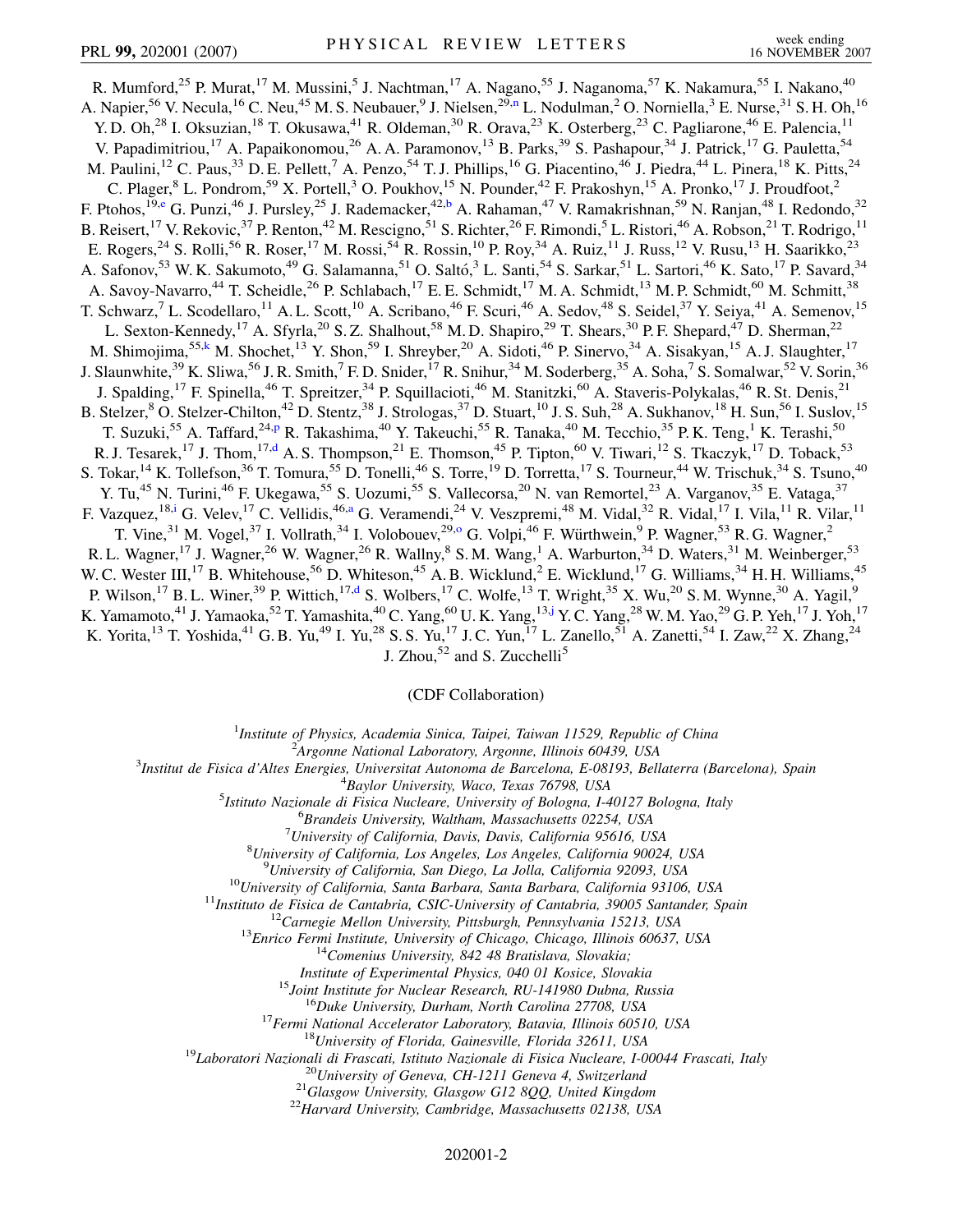<sup>23</sup>*Division of High Energy Physics, Department of Physics, University of Helsinki and Helsinki Institute of Physics,*  $FIN-00014, Helsinki, Finland$ <sup>24</sup>University of Illinois, Urbana, Illinois 61801, USA<br>
<sup>25</sup>The Johns Hopkins University, Baltimore, Maryland 21218, USA<br>
<sup>25</sup>The Johns Hopkins University, Baltimore, Maryland 21218, USA<br>
<sup>26</sup>Institut für *Seoul National University, Seoul 151-742, Korea;* SungKyunKwan University, Suwon 440-746, Korea<br><sup>29</sup>Ernest Orlando Lawrence Berkeley National Laboratory, Berkeley, California 94720, USA<br><sup>30</sup>University of Liverpool, Liverpool L69 7ZE, United Kingdom<br><sup>31</sup>University College <sup>34</sup>Institute of Particle Physics: McGill University, Montréal, Canada H3A 2T8; and University of Toronto, Toronto, Canada M5S 1A7<br><sup>35</sup> University of Michigan, Ann Arbor, Michigan 48109, USA<br><sup>36</sup> Michigan State University, East Lansing, Michigan 48824, USA<br><sup>37</sup> University of New Mexico, Albuquerque, N <sup>42</sup>University of Oxford, Oxford OX1 3RH, United Kingdom<br><sup>43</sup>University of Padova, Istituto Nazionale di Fisica Nucleare, Sezione di Padova-Trento, I-35131 Padova, Italy<br><sup>44</sup>LPNHE, Universite Pierre et Marie Curie/IN2P3-C <sup>48</sup>Purdue University, West Lafayette, Indiana 47907, USA<br><sup>49</sup>University of Rochester, Rochester, New York 14627, USA<br><sup>49</sup>University of Rochester, Rochester, New York 14627, USA<br><sup>51</sup>Istituto Nazionale di Fisica Nucleare, <sup>59</sup>University of Wisconsin, Madison, Wisconsin 53706, USA<br><sup>60</sup>Yale University, New Haven, Connecticut 06520, USA (Received 26 June 2007; published 12 November 2007) We report an observation of new bottom baryons produced in  $p\bar{p}$  collisions at the Tevatron. Using 1.1 fb<sup>-1</sup> of data collected by the CDF II detector, we observe four  $\Lambda_b^0 \pi^{\pm}$  resonances in the fully reconstructed decay mode  $\Lambda_b^0 \to \Lambda_c^+ \pi^-$ , where  $\Lambda_c^+ \to pK^- \pi^+$ . We interpret these states as the  $\Sigma_b^{(*)\pm}$ <br>baryons and measure the following masses:  $m_{\Sigma_c^+} = 5807.8^{+2.0}_{-2.2}$ (stat.)  $\pm 1.7$ (syst.) MeV/ $c^2$ ,  $m_{$ DOI: [10.1103/PhysRevLett.99.202001](http://dx.doi.org/10.1103/PhysRevLett.99.202001) PACS numbers: 14.20.Mr, 13.30.Eg PRL 99, 202001 (2007) PHYSICAL REVIEW LETTERS week ending

Recently the CDF II detector at the Fermilab Tevatron has accumulated the world's largest sample of fully reconstructed  $\Lambda_b^0$  baryons, which consist of the *u*, *d*, and *b* quarks, with  $3180 \pm 60$  (stat.)  $\Lambda_b^0 \rightarrow \Lambda_c^+ \pi^-$  candidates. This is made possible by the large  $b\bar{b}$  production cross This is made possible by the large *bb* production cross section in  $p\bar{p}$  collisions at  $\sqrt{s} = 1.96$  TeV and the ability of the CDF II experiment to select fully hadronic decays of *b* hadrons with a specialized trigger system. In this Letter, we present an observation of four  $\Lambda_b^0 \pi^{\pm}$  resonances, where

 $\Lambda_b^0 \to \Lambda_c^+ \pi^-$  and  $\Lambda_c^+ \to pK^- \pi^+$ , using 1.1 fb<sup>-1</sup> of data. The  $\Lambda_b^0 \pi$  states are interpreted as the lowest-lying charged  $\Sigma_b$  baryons and will be labeled  $\Sigma_b^{(*)}$ . The symbol  $\Sigma_b$  refers to  $\Sigma_b^{\pm}$ , while  $\Sigma_b^*$  refers to  $\Sigma_b^{*\pm}$ . Any reference to a specific charge state implies the antiparticle state as well.

The  $\Sigma_b^{(*)+}$  baryons contain one *b* and two *u* quarks, while the  $\Sigma_b^{(*)-}$  baryons contain one *b* and two *d* quarks; these states are expected to exist but have not been ob-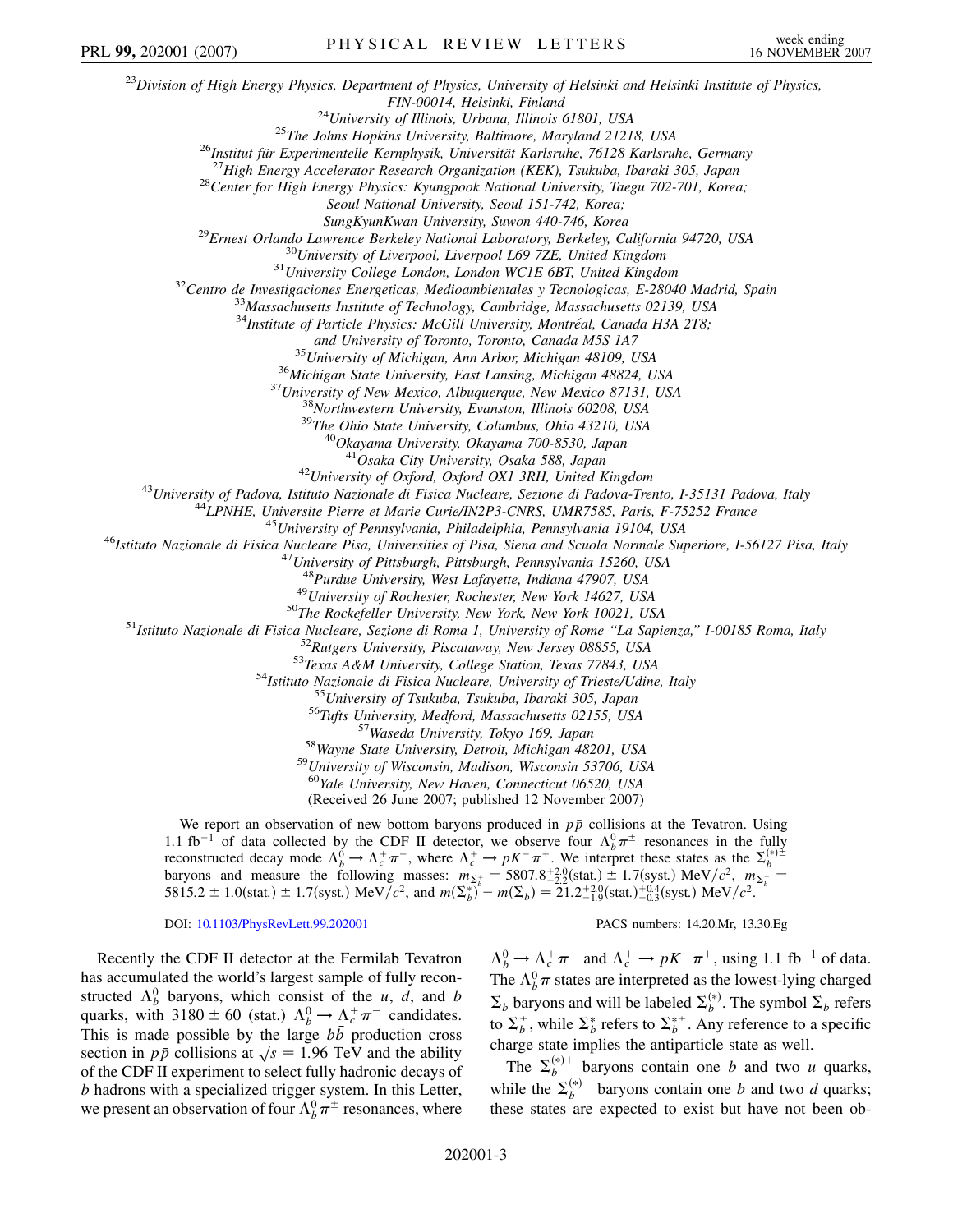served. Baryons containing one bottom quark and two light quarks can be described by heavy quark effective theory (HQET) [\[1\]](#page-8-17). In HQET, a bottom baryon consists of a *b* quark acting as a static source of the color field surrounded by a diquark system comprised of the two light quarks. In the lowest-lying  $\Sigma_b^{(*)}$  states, the diquark system has strong isospin  $I = 1$  and  $J<sup>P</sup> = 1<sup>+</sup>$ , which couple to the heavy quark spin and result in a doublet of baryons with  $J^P = \frac{1}{2}$  $(\Sigma_b)$  and  $J^P = \frac{3}{2}^+$   $(\Sigma_b^*)$ . This doublet is degenerate for infinite *b* quark mass. As the *b* quark mass is finite, there is a hyperfine mass splitting between the  $\frac{3}{2}$  + and  $\frac{1}{2}$  + states. There is also an isospin mass splitting between the  $\Sigma_b^{(*)-}$ and  $\Sigma_b^{(*)+}$  states.

Predictions for the  $\Sigma_b^{(*)}$  masses come from nonrelativistic and relativistic potential quark models  $[2]$ ,  $1/N_c$ expansion [\[3](#page-8-19)], quark models in the HQET approximation [\[4](#page-8-20)], sum rules [\[5](#page-8-21)], and lattice quantum chromodynamics calculations  $[6]$  $[6]$ . On the basis of  $[2-6]$  $[2-6]$  $[2-6]$  $[2-6]$ , we expect  $m(\Sigma_b) - m(\Lambda_b^0) \sim 180 - 210 \text{ MeV}/c^2$ ,  $m(\Sigma_b^*) - m(\Sigma_b) \sim$ 10–40 MeV/ $c^2$ , and  $m(\Sigma_b^{(*)-}) - m(\Sigma_b^{(*)+}) \sim 5-7 \text{ MeV}/c^2$ . The difference between the isospin mass splittings of the  $\sum_b^*$  and  $\sum_b$  multiplets is predicted to be  $\left[m(\sum_b^{*+})-1\right]$  $m(\Sigma_b^{*-})$ ] – [ $m(\Sigma_b^{+})$  –  $m(\Sigma_b^{-})$ ] = 0.40 ± 0.07 MeV/ $c^2$  [[7\]](#page-8-23). The natural width of  $\Sigma_b^{(*)}$  baryons is expected to be dominated by the *P*-wave one pion transition  $\Sigma_b^{(*)} \to \Lambda_b^0 \pi$ , whose partial width depends on the available phase space and the pion coupling to a constituent quark. Using an HQET prediction [[8\]](#page-8-24), the natural widths for the expected  $\Sigma_b^{(*)}$  masses are  $\Gamma(\Sigma_b^{\pm}) \approx 7 \text{ MeV}/c^2$  and  $\Gamma(\Sigma_b^{*\pm}) \approx$ 13 MeV/ $c^2$ .

The CDF II detector is described in detail elsewhere [[9\]](#page-8-25). Its components and capabilities most relevant to this analysis are the tracking system [[10](#page-8-26)] and a displaced track trigger which is employed to select bottom and charmed hadrons [[11\]](#page-8-27).

In reconstructing the decays  $\Lambda_b^0 \to \Lambda_c^+ \pi^-$  and  $\Lambda_c^+ \to$  $pK^-\pi^+$ , the proton from the  $\Lambda_c^+$  decay and the  $\pi^-$  from the  $\Lambda_b^0$  decay both must have  $p_T > 2$  GeV/c [[12\]](#page-8-28), while the  $K^-$  and  $\pi^+$  candidates have  $p_T > 0.5$  GeV/c. We also require  $p_T(p) > p_T(\pi^+)$  to suppress  $\Lambda_c^+$  combinatorial background. No particle identification is used in this analysis. All particle hypotheses consistent with the candidate decay structure are considered. In a 3-D kinematic fit, the  $\Lambda_c^+$  daughter tracks are constrained to originate from a single point. The  $\Lambda_c^+$  candidate is constrained to the known  $\Lambda_c^+$  mass, and the  $\Lambda_c^+$  momentum vector is extrapolated to intersect the  $\pi^-$  momentum vector to form the  $\Lambda_b^0$  vertex. The probability of the 3-D  $\Lambda_b^0$  kinematic vertex fit must exceed 0.1%, and the  $\Lambda_c^+$  and  $\tilde{\Lambda_b^0}$  must have  $p_T$  greater than 4.5 and  $6.0 \text{ GeV}/c$ , respectively. To suppress prompt backgrounds from the primary interaction, we make the following decay time requirements:  $ct(\Lambda_b^0) > 250 \mu \text{m}$ and its significance  $ct(\Lambda_b^0)/\sigma_{ct} > 10$ . We define  $ct(\Lambda_b^0) \equiv$ 

 $L_{xy}(\Lambda_b^0) m_{\Lambda_b^0} c / p_T(\Lambda_b^0)$  as the  $\Lambda_b^0$  proper time, where  $L_{xy}(\Lambda_b^0)$  is defined as the projection, onto  $p_T(\Lambda_b^0)$ , of the vector connecting the primary vertex to the  $\Lambda_b^0$  vertex in the transverse plane. We use a primary vertex determined event-by-event when computing this vertex displacement. To reduce combinatorial backgrounds and partially reconstructed decays, we also require  $|d_0(\Lambda_b^0)| < 80 \mu$ m, where  $d_0(\Lambda_b^0)$  is the impact parameter of the momentum vector of the  $\Lambda_b^0$  candidate with respect to the primary vertex. To suppress the contributions from  $\bar{B}^0 \rightarrow D^+ \pi^-$  decays, where  $D^+ \to K^- \pi^+ \pi^+$ , we require  $m(pK^- \pi^+)$  to be within 16 MeV/ $c^2$  of the known  $\Lambda_c^+$  mass [\[13\]](#page-8-29), and  $ct(\Lambda_c^+) \in [-70, 200] \mu \text{m}$ . We define  $ct(\Lambda_c^+) \equiv$  $L_{xy}(\Lambda_c^+)m_{\Lambda_c^+}c/p_T(\Lambda_c^+)$  as the  $\Lambda_c^+$  proper time, where  $L_{xy}(\Lambda_c^+)$  is defined analogously to  $L_{xy}(\Lambda_b^0)$  but computed

with respect to the  $\Lambda_b^0$  vertex. The invariant mass distribution of  $\Lambda_c^+ \pi^-$  candidates is shown in Fig. [1](#page-5-0) overlaid with a binned maximum likelihood fit. A clear  $\Lambda_b^0 \rightarrow \Lambda_c^+ \pi^-$  signal is observed at the expected  $\Lambda_b^0$  mass. The invariant mass distribution is described by several components: the  $\Lambda_b^0 \rightarrow \Lambda_c^+ \pi^-$  signal, a combinatorial background, partially and fully reconstructed *B* mesons which pass the  $\Lambda_c^+ \pi^-$  selection criteria, partially reconstructed  $\Lambda_b^0$  decays, and fully reconstructed  $\Lambda_b^0$  decays other than  $\Lambda_c^+ \pi^-$  (e.g.,  $\Lambda_b^0 \to \Lambda_c^+ K^-$ ). The combinatorial background is modeled with an exponentially decreasing function. All other components are represented in the fit by fixed shapes derived from Monte Carlo (MC) simulations [\[14](#page-8-30)[,15\]](#page-8-31). The normalizations are constrained by Gaussian terms to branching ratios that are either measured (for *B* meson decays) or theoretical predictions (for  $\Lambda_b^0$  decays). In the fit, the  $\Lambda_b^0$  components are normalized relative to the  $\Lambda_b^0 \to \Lambda_c^+ \pi^-$  signal. To normalize the *B* meson components, we explicitly reconstruct a  $\bar{B}^0 \to (K^- \pi^+ \pi^+) \pi^-$  signal in the  $\Lambda_c^+ \pi^-$ 

<span id="page-5-0"></span>

FIG. 1 (color online). Fit to the invariant mass of  $\Lambda_b^0 \to \Lambda_c^+ \pi^$ candidates. Curves for fully reconstructed  $\Lambda_b^0$  decays such as  $\Lambda_b^0 \rightarrow \Lambda_c^+ \pi^-$  and  $\Lambda_b^0 \rightarrow \Lambda_c^+ K^-$  are not indicated on the figure. The  $\Lambda_b^0$  signal region,  $m(\Lambda_c^+\pi^-) \in [5.565, 5.670] \text{ GeV}/c^2$ , consists primarily of  $\Lambda_b^0$  baryons, with some contamination from *B* mesons and combinatorial events. The discrepancies between the fit and data below the  $\Lambda_b^0$  signal region are due to incomplete knowledge of the branching ratios of the decays in this region and are included in the  $\Sigma_b^{(*)}$  background model systematics.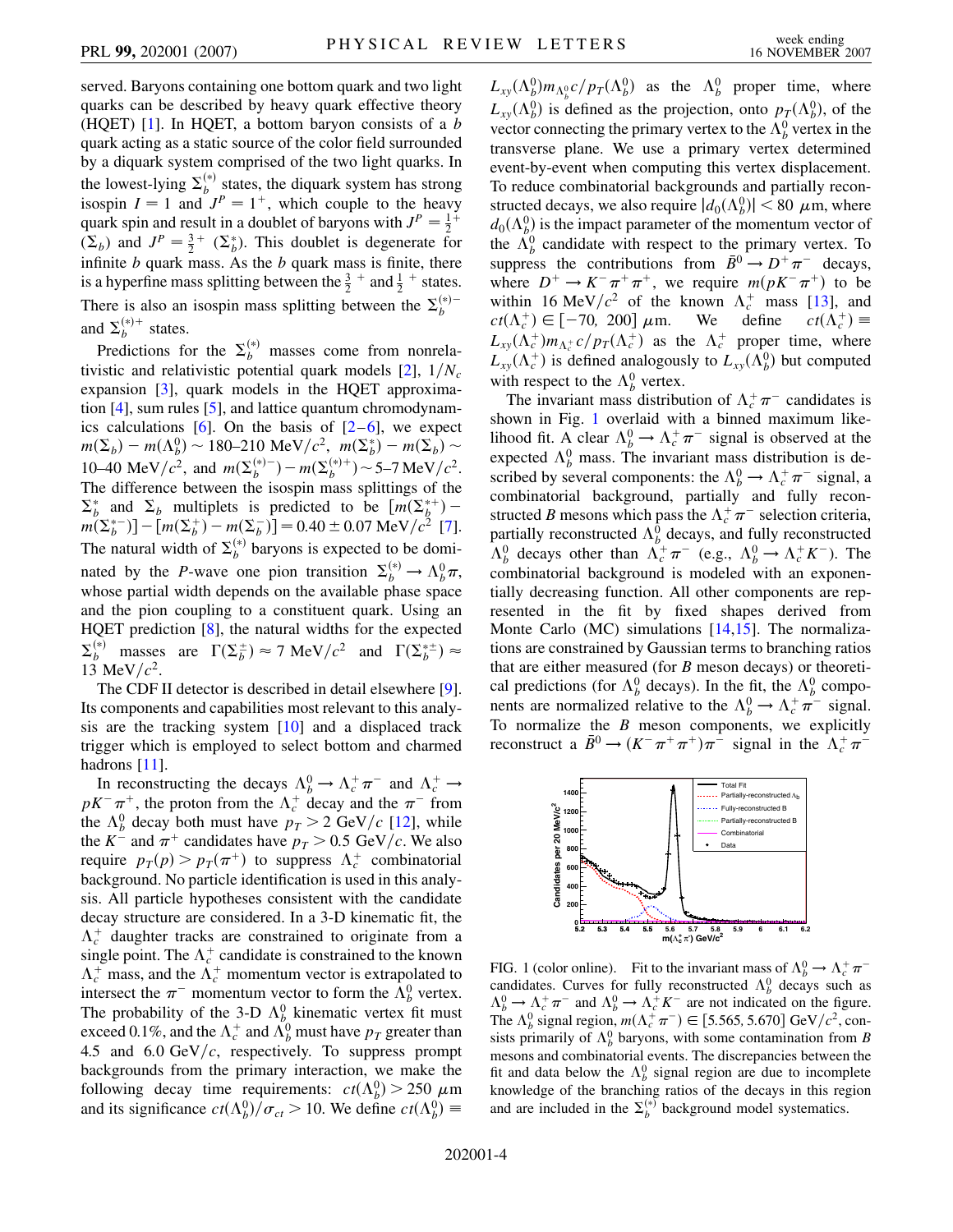sample by replacing the proton mass hypothesis with the pion mass hypothesis. The fit to the invariant  $\Lambda_c^+ \pi^-$  mass distribution results in  $3180 \pm 60$  (stat.)  $\Lambda_b^0 \rightarrow \Lambda_c^+ \pi^$ candidates.

The reconstruction of  $\Sigma_b^{(*)}$  proceeds by combining  $\Lambda_b^0$ candidates in the  $\Lambda_b^0$  signal region,  $m(\Lambda_c^+\pi^-) \in$ [5.565, 5.670]  $GeV/c^2$ , with all remaining high quality tracks. A pion mass hypothesis is used when computing the invariant mass of the  $\Sigma_b^{(*)}$  candidate. We search for narrow resonances in the mass difference distribution of  $Q = m(\Lambda_b^0 \pi) - m(\Lambda_b^0) - m_{\pi}$ , where  $m(\Lambda_b^0)$  is the reconstructed  $\Lambda_c^+ \pi^-$  mass. The  $\Sigma_b^{(*)}$  candidates are divided into two subsamples using the charge of the pion from  $\Sigma_b^{(*)}$ decay, denoted by  $\pi_{\Sigma_b}$ : in the  $\Lambda_b^0 \pi^-$  subsample, the  $\pi_{\Sigma_b}$ has the same charge as the pion from  $\Lambda_b^0$  while in the  $\Lambda_b^0 \pi^+$ subsample, the  $\pi_{\Sigma_h}$  has the opposite charge as the pion from  $\Lambda_b^0$ .

The  $\Sigma_b^{(*)}$ signal region, defined as  $Q \in$ [30, 100]  $\text{MeV}/c^2$ , is motivated by the predictions in  $[2-6]$  $[2-6]$  $[2-6]$  $[2-6]$ . The signal is modeled by the PYTHIA  $[16]$  event generator where only the decays  $\Sigma_b^{(*)} \to \Lambda_b^0 \pi$ ,  $\Lambda_b^0 \to$  $\Lambda_c^+ \pi^-$ , and  $\Lambda_c^+ \to pK^- \pi^+$  are allowed. We optimize the  $\Sigma_b^{(*)}$  selection criteria by maximizing  $\epsilon(S_{MC})/\sqrt{B}$ , where  $\epsilon(S_{MC})$  is the efficiency of the  $\Sigma_b^{(*)}$  signal measured in the MC simulation and *B* is the number of background events in the signal region estimated from the upper and lower sideband regions of  $Q \in [0, 30]$  MeV/ $c^2$  and  $Q \in$ [100, 500] MeV $/c<sup>2</sup>$ . These sideband regions are parameterized by a power law multiplied by an exponential. We combine the  $\Lambda_b^0 \pi^-$  and  $\Lambda_b^0 \pi^+$  subsamples to optimize cuts on the  $p_T$  of the  $\Sigma_b^{(*)}$  candidate, the impact parameter significance  $|d_0/\sigma_{d_0}|$  of the  $\pi_{\Sigma_b}$  track, and the cos $\theta^*$  of the  $\pi_{\Sigma_h}$  track, where  $\theta^*$  is defined as the angle between the momentum of the  $\pi_{\Sigma_b}$  in the  $\Sigma_b^{(*)}$  rest frame and the direction of the total  $\Sigma_b^{(*)}$  momentum in the lab frame. The maximum of  $\epsilon(S_{MC})/\sqrt{B}$  is realized for  $p_T(\Sigma_b)$ 9.5 GeV/c,  $|d_0/\sigma_{d_0}| < 3.0$ , and  $\cos \theta^* > -0.35$ .

In the  $\Sigma_b^{(*)}$  search, the dominant background is from the combination of prompt  $\Lambda_b^0$  baryons with extra tracks produced in the hadronization of the *b* quark. The remaining backgrounds are from the combination of hadronization tracks with *B* mesons reconstructed as  $\Lambda_b^0$  baryons, and from combinatorial background events. The percentage of each background component in the  $\Lambda_b^0$  signal region, computed from the  $\Lambda_b^0$  mass fit, is  $(89.5 \pm 1.7)\% \Lambda_b^0$  baryons,  $(7.2 \pm 0.6)\%$  *B* mesons, and  $(3.3 \pm 0.1)\%$  combinatorial events. Other backgrounds such as 5-track decays of *B* mesons are negligible, as confirmed in inclusive single *b* hadron simulations  $[14,15]$  $[14,15]$  $[14,15]$  $[14,15]$  $[14,15]$ . The high mass region above the  $\Lambda_b^0 \rightarrow \Lambda_c^+ \pi^-$  signal in Fig. [1](#page-5-0) determines the combinatorial background shape. Reconstructing  $\bar{B}^0 \to D^+ \pi^-$  data as  $\Lambda_b^0 \rightarrow \Lambda_c^+ \pi^-$  gives the *B* hadronization background

shape. The  $\Lambda_b^0$  hadronization background shape is obtained from a  $\Lambda_b^0 \rightarrow \Lambda_c^+ \pi^-$  PYTHIA simulation. The events in this simulation are reweighted so that the  $p_T(\Lambda_b^0)$  distribution agrees with data. As the simulation has fewer low momentum tracks around the  $\Lambda_b^0$  than found in data, the simulated events are further reweighted until the  $p_T$  spectrum of tracks around the  $\Lambda_b^0$  is consistent with data. The background shapes are parameterized by a power law multiplied by an exponential, and the normalizations are fixed from the percentage of that background component in the  $\Lambda_b^0$  signal region. The total background shown in Fig. [2](#page-6-0) (inset) is compatible with the *Q* sidebands, and the background shape and normalization are fixed components of the  $\Sigma_b^{(*)}$  fit.

In the *Q* signal region, we observe an excess of events over the total background as shown in Fig. [2.](#page-6-0) The excess in the  $\Lambda_b^0 \pi^-$  subsample is 118 over 288 expected background candidates. In the  $\Lambda_b^0 \pi^+$  subsample, the excess is 91 over 313 expected background candidates.

We perform a simultaneous unbinned maximum likelihood fit to the  $\Lambda_b^0 \pi^-$  and  $\Lambda_b^0 \pi^+$  subsamples for a signal from each expected  $\Sigma_b^{(*)}$  state plus the background, referred to as the ''four signal hypothesis.'' Each signal consists of a nonrelativistic Breit-Wigner distribution convoluted with two Gaussian distributions describing the detector resolution, with a dominant narrow core of an 1.2 MeV $/c^2$  width and a small broad component of a 3 MeV $/c^2$  width for the tails. The natural width of each Breit-Wigner distribution is computed from the central *Q* value [\[8\]](#page-8-24). The expected difference of the isospin mass splittings within the  $\Sigma_b^*$ 

<span id="page-6-0"></span>

FIG. 2 (color online). The  $\Sigma_b^{(*)}$  fit to the  $\Lambda_b^0 \pi^+$  and  $\Lambda_b^0 \pi^-$  subsamples. The top plot shows the  $\Lambda_b^0 \pi^+$  subsample, which contains  $\Sigma_b^{(*)+}$ , while the bottom plot shows the  $\Lambda_b^0 \pi^-$  subsample, which contains  $\Sigma_b^{(*)-}$ . The insets show the expected background plotted on the data for  $Q \in [0, 500]$  MeV/ $c^2$ , while the signal fit is shown on a reduced range of  $Q \in [0, 200] \text{ MeV}/c^2$ .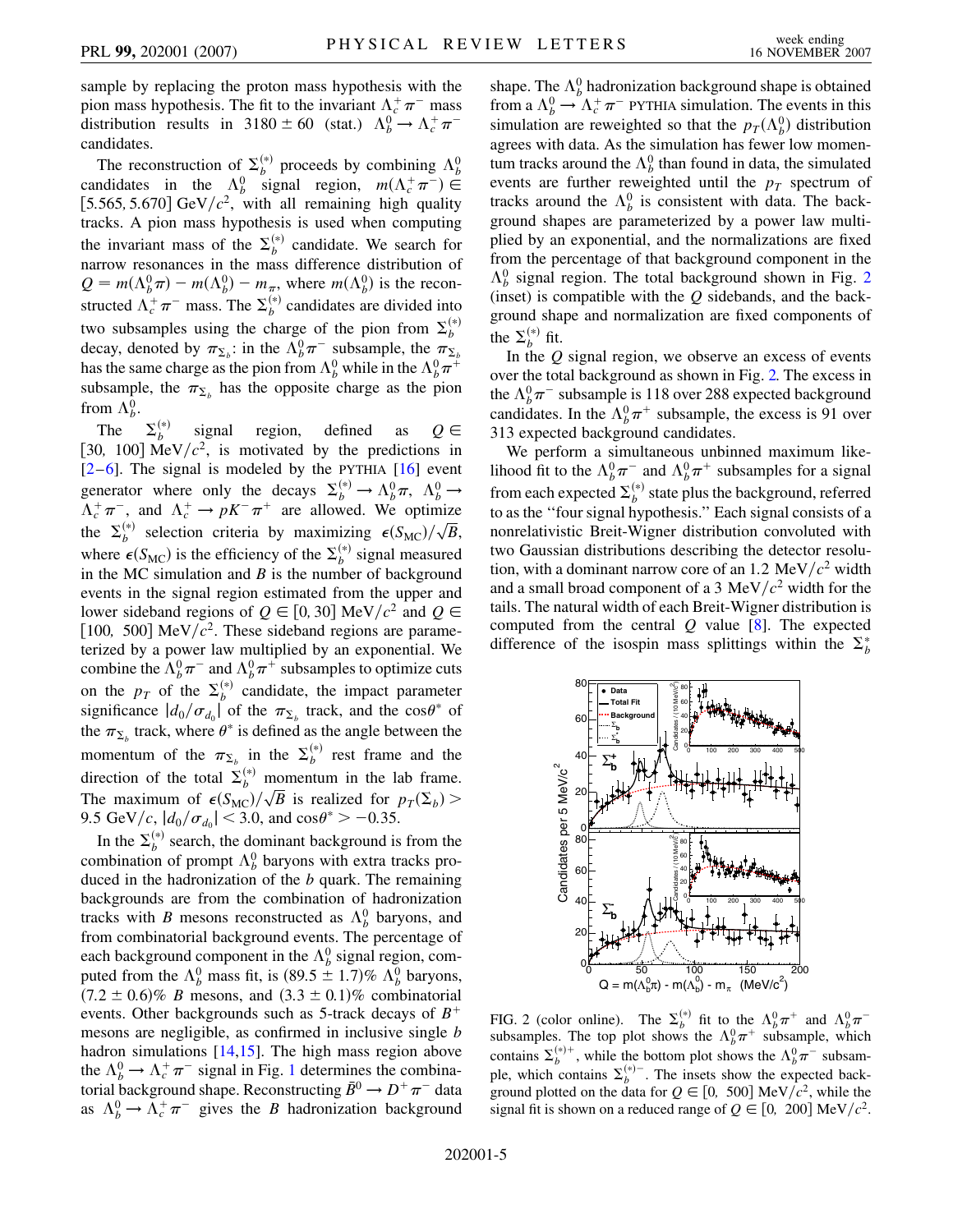<span id="page-7-0"></span>TABLE I. Likelihood ratios (*LR*) in favor of the four signal hypothesis over alternative hypotheses. Also shown is the probability for each hypothesis to produce the observed data (*p*-value), calculated using the *LR* as a test statistic on randomly generated samples. The final column gives the equivalent standard deviations from the normal distribution.

| <b>Hypothesis</b>         | LR.                  | $p$ -value             | Significance $(\sigma)$ |
|---------------------------|----------------------|------------------------|-------------------------|
| No Signal                 | $2.6 \times 10^{18}$ | $< 8.3 \times 10^{-8}$ | > 5.2                   |
| Two $\Sigma_b$ States     | $4.4 \times 10^{6}$  | $9.2 \times 10^{-5}$   | 3.7                     |
| No $\Sigma_h^-$ Signal    | $1.2 \times 10^5$    | $3.2 \times 10^{-4}$   | 3.4                     |
| No $\Sigma_h^+$ Signal    | 49                   | $9.0 \times 10^{-3}$   | 2.4                     |
| No $\Sigma_h^{*-}$ Signal | $4.9 \times 10^{4}$  | $6.4 \times 10^{-4}$   | 3.2                     |
| No $\Sigma_h^{*+}$ Signal | $8.1 \times 10^4$    | $6.0 \times 10^{-4}$   | 3.2                     |

and  $\Sigma_b$  multiplets is below our sensitivity with this sample of data. Consequently, we constrain  $m(\Sigma_b^{*+}) - m(\Sigma_b^+) =$  $m(\Sigma_b^{*-}) - m(\Sigma_b^{-}) \equiv \Delta_{\Sigma_b^*}$ . The four  $\Sigma_b$  signal fit to data, which has a fit probability of 76% in the range  $Q \in$ [0, 200]  $\text{MeV}/c^2$ , is shown in Fig. [2.](#page-6-0)

Systematic uncertainties on the mass difference and yield measurements fall into three categories: mass scale,  $\Sigma_b^{(*)}$  background model, and  $\Sigma_b^{(*)}$  signal parameterization. The systematic uncertainty on the mass scale is determined by the discrepancies of the CDF II measured *Q* values of the  $D^*$ ,  $\Sigma_c$ , and  $\Lambda_c^*$  hadrons from the world average Q values [\[13\]](#page-8-29). The *Q* value dependence of this systematic uncertainty is modeled with a linear function, which is used to extrapolate the mass scale uncertainty for each  $\Sigma_b^{(*)}$  *Q* value. This is the largest systematic uncertainty for the mass difference measurements, ranging from 0.1 to 0.3 MeV $/c<sup>2</sup>$ . The systematic effects related to assumptions made on the  $\Sigma_b^{(*)}$  background model are: the sample composition of the  $\Lambda_b^0$  signal region, the normalization and functional form of the  $\Lambda_b^0$  hadronization background taken from a PYTHIA simulation, and our limited knowledge of the shape of the  $\Lambda_b^0$  hadronization background (the largest systematic uncertainty on the yield measurements, ranging from 2 to 15 events). The systematic effects related to assumptions made on the  $\Sigma_b^{(*)}$  signal parameterization are: underestimation of the detector resolution, the uncertainty in the natural width prediction from [[8\]](#page-8-24), and the constraint that  $m(\Sigma_b^{*+}) - m(\Sigma_b^{+}) = m(\Sigma_b^{*-}) - m(\Sigma_b^{-})$ .

The significance of the signal is evaluated using the likelihood ratio,  $LR = L/L_{\text{alt}}$ , where *L* is the likelihood of the four signal hypothesis and *L*alt is the likelihood of an alternative hypothesis [\[17\]](#page-8-33). We study the alternate hypotheses of no signal, two  $\Sigma_b$  states (one per  $\Lambda_b^0 \pi$  charge combination), and three  $\Sigma_b^{(*)}$  states, performed by eliminating one of the states in the four signal hypothesis. Systematic variations are included in the fit as nuisance parameters over which the likelihood is integrated. The resulting likelihood ratios are given in Table [I.](#page-7-0) To assess the significance of the signal, we repeat the four signal

<span id="page-7-1"></span>TABLE II. Final results for the  $\Sigma_b$  measurement. The first uncertainty is statistical, and the second is systematic. The absolute  $\Sigma_b$  mass values are calculated using a CDF II measurement of the  $\Lambda_b^0$  mass [[18](#page-8-34)], which contributes to the systematic uncertainty.

| <b>State</b>    | Yield                 | Q or $\Delta_{\Sigma_{\iota}^*}$<br>$(MeV/c^2)$        | <b>Mass</b><br>(MeV/c <sup>2</sup> ) |
|-----------------|-----------------------|--------------------------------------------------------|--------------------------------------|
| $\Sigma_b^+$    | $32^{+13+5}_{-12-3}$  | $Q_{\Sigma_{t}^{+}} = 48.5^{+2.0+0.2}_{-2.2-0.3}$      | $5807.8^{+2.0}_{-2.2} \pm 1.7$       |
| $\Sigma_b^-$    | $59^{+15+9}_{-14-4}$  | $Q_{\Sigma}$ = 55.9 ± 1.0 ± 0.2 5815.2 ± 1.0 ± 1.7     |                                      |
| $\Sigma_b^{*+}$ | $77^{+17+10}_{-16-6}$ | $\Delta_{\Sigma_{i}^{*}} = 21.2^{+2.0+0.4}_{-1.9-0.3}$ | $5829.0^{+1.6+1.7}_{-1.8-1.8}$       |
| $\Sigma_h^{*-}$ | $69^{+18+16}_{-17-5}$ |                                                        | 5836.4 $\pm$ 2.0 <sup>+1.8</sup>     |

hypothesis fit on samples randomly generated from alternate signal hypotheses. In  $12 \times 10^6$  background samples, none had a *LR* equivalent or greater than the one found in data. We evaluate the probability for background only to produce four signals of this or greater significance to be less than  $8.3 \times 10^{-8}$ , corresponding to a significance of greater than  $5.2\sigma$ . The probabilities for each of the alternate hypotheses to produce the observed signal structure is also given in Table [I](#page-7-0). The final results for the  $\Sigma_b$  measure-ment are quoted in Table [II](#page-7-1). Using the CDF II measurement of  $m_{\Lambda_b^0} = 5619.7 \pm 1.2$ (stat.)  $\pm 1.2$ (syst.) MeV/ $c^2$  [[18\]](#page-8-34), we find the absolute masses of the  $\Sigma_b$  states given in Table [II.](#page-7-1) The systematic uncertainties on the absolute  $\Sigma_b$ mass values are dominated by the total  $\Lambda_b^0$  mass uncertainty.

In summary, using a sample of  $3180 \pm 60$  (stat.)  $\Lambda_b^0 \rightarrow$  $\Lambda_c^+ \pi^-$  candidates reconstructed in 1.1 fb<sup>-1</sup> of CDF II data, we search for resonant  $\Lambda_b^0 \pi^{\pm}$  states. We observe a signal of four states whose masses and widths are consistent with those expected for the lowest-lying charged  $\Sigma_b^{(*)}$ baryons. This result represents the first observation of the  $\Sigma_b^{(*)}$  baryons.

We thank T. Becher, A. Falk, D. Pirjol, J. Rosner, and D. Ebert for useful discussions. We also thank the Fermilab staff and the technical staffs of the participating institutions for their vital contributions. This work was supported by the U.S. Department of Energy and National Science Foundation; the Italian Istituto Nazionale di Fisica Nucleare; the Ministry of Education, Culture, Sports, Science and Technology of Japan; the Natural Sciences and Engineering Research Council of Canada; the National Science Council of the Republic of China; the Swiss National Science Foundation; the A. P. Sloan Foundation; the Bundesministerium für Bildung und Forschung, Germany; the Korean Science and Engineering Foundation and the Korean Research Foundation; the Particle Physics and Astronomy Research Council and the Royal Society, UK; the Institut National de Physique Nucleaire et Physique des Particules/CNRS; the Russian Foundation for Basic Research; the Comisión Interministerial de Ciencia y Tecnología, Spain; the